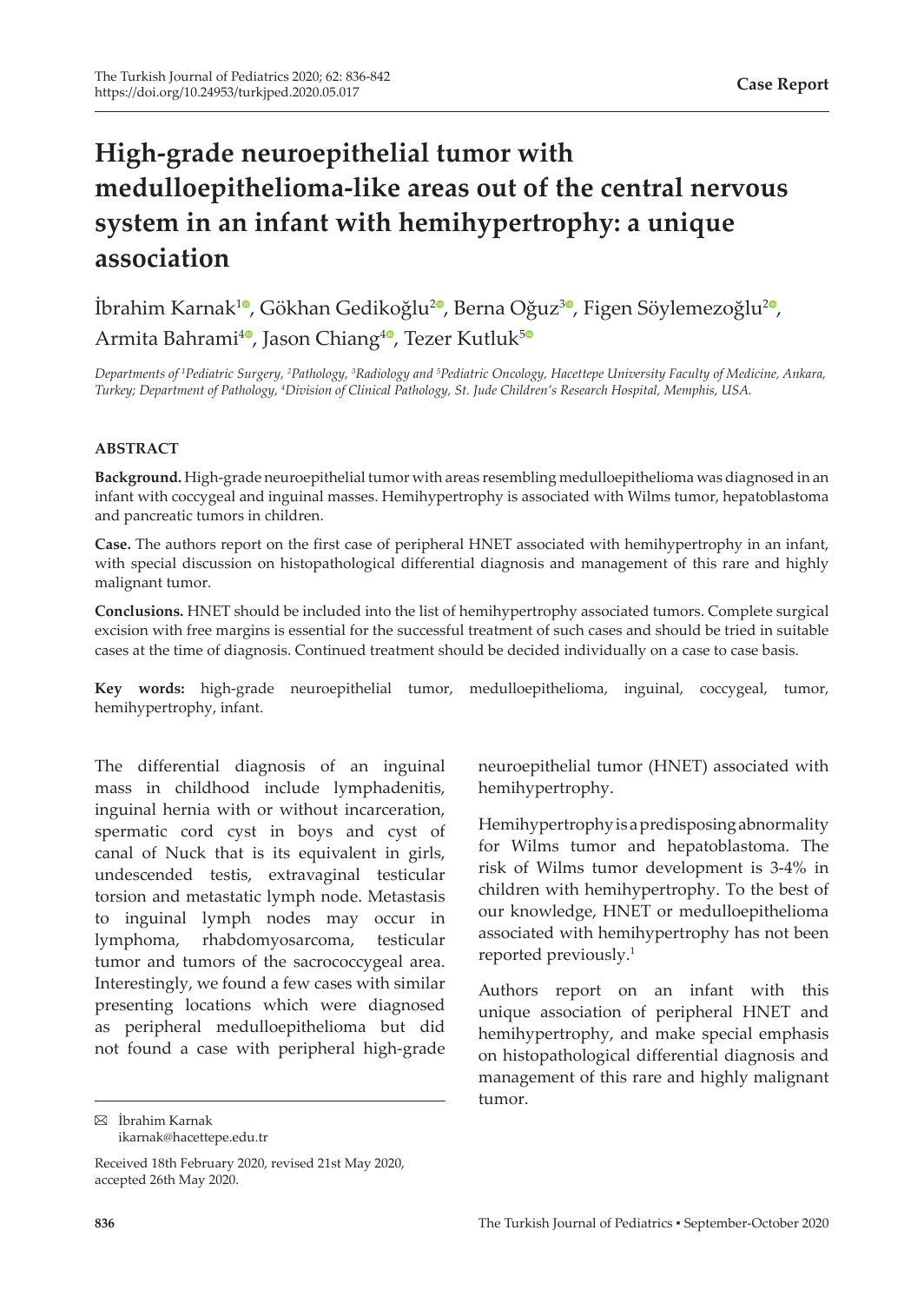## **Case Report**

A 16-month-old boy was admitted for swelling in the right groin of one-week duration. It was painless, not enlarging and not disappearing. Past medical history was unremarkable except buried penis anomaly.

Physical examination revealed a firm, immobile, non-tender mass of 3x4cm size in the right groin. An additional mass of 3x2.5cm size was found located close to the coccyx. It was firm, fixed and not extending to the rectal wall on digital rectal examination. Femoral part of the right lower extremity was larger when compared to the corresponding proximal part of the left lower extremity and accepted as partial hemihypertrophy. Both testicles were normal on palpation and in the scrotum. The remaining findings on physical examination were normal.

Complete blood count (hemoglobin; 10.9 g/ dl, leukocytes; 9300/ml, platelets; 346.000/ml) revealed mild anemia, blood biochemistry was in normal ranges. Alpha-fetoprotein level was mildly elevated (11.74 ng/ml, N: 0-9) and beta-human chorionic gonadotropin level  $(\leq 1.2 \text{ mIU/ml}, \text{N}\leq 5)$  was within normal limit. Urine catecholamine metabolites levels (VMA; 12.86 mg/g creatinine, N<18.8, HVA; 38.9 mg/g creatinine, N<32.6, 5-HIAA; 22.1 mg/g creatinine, N: 1.2-16.2) revealed mild elevation of HVA and 5-HIAA.

Ultrasound (US) examination of the inguinal region revealed a mass  $(3.6 \times 2.7 \times 3 \text{ cm})$  with solid and cystic component in the right groin. Neck and abdominal US showed normal findings. Magnetic resonance imaging (MRI) showed two similar masses with composed of cystic and contrast-enhanced solid areas in the right inguinal region and in the coccygeal region (Fig. 1). MRI also revealed that subcutaneous fat tissue and muscles of the right lower extremity was hypertrophic.

At surgery, coccygeal mass  $(3 \times 2.5 \text{ cm})$  was totally excised together with the coccyx (Fig. 2). The tumor mass was extending into the



**Fig. 1.** Coronal (a) and axial (b) fat saturated T2-weighted MR images show radiologically similar masses (arrows) containing solid and cystic areas in the right inguinal region (a) and in the coccygeal region (b). Axial fat saturated post-contrast T1-weighted MR image (c) shows contrast-enhanced solid component (\*) of the inguinal mass.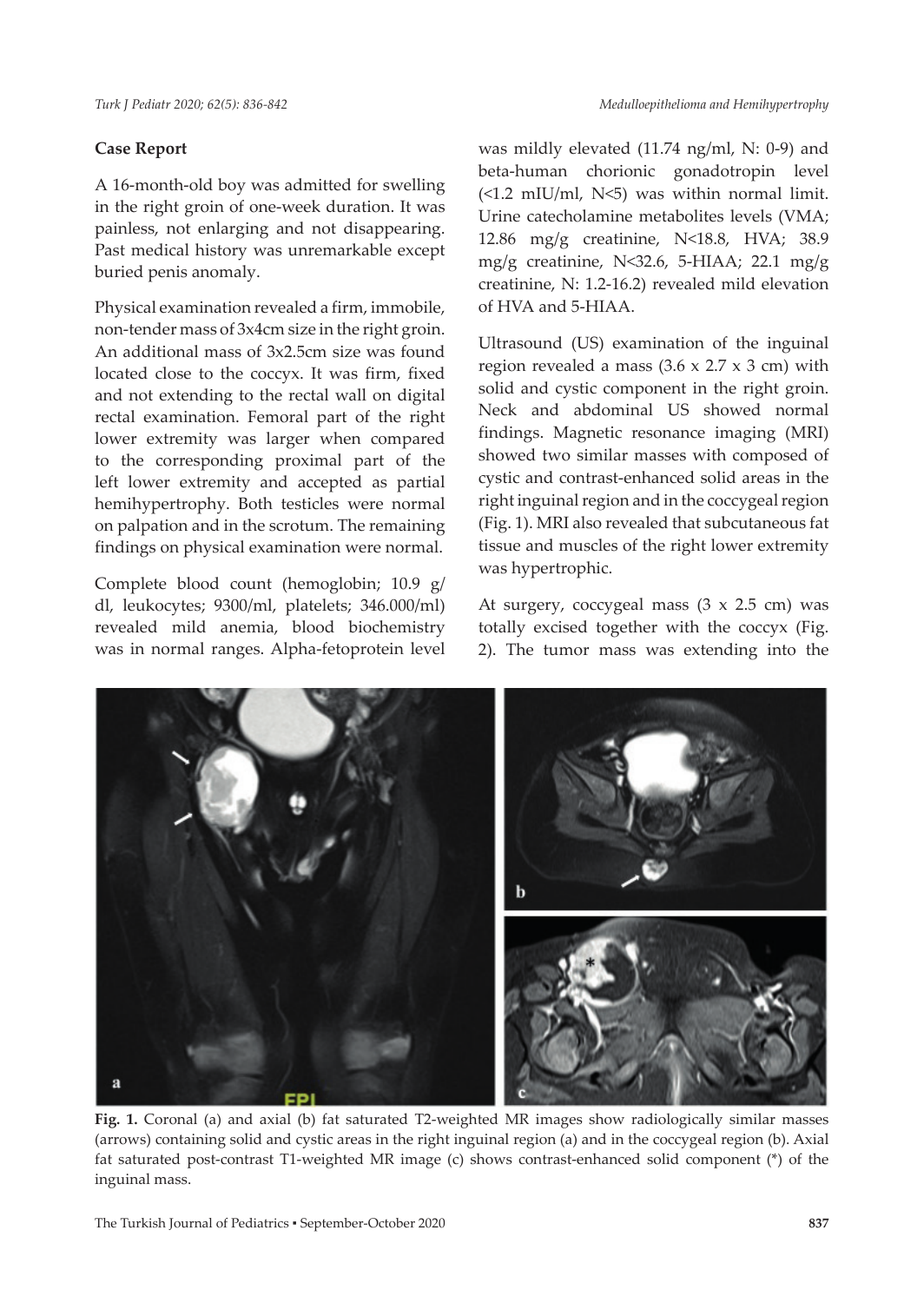

**Fig. 2.** Macroscopic view of inguinal tumoral mass with lymph nodes (a) and coccygeal tumoral mass (b).

gluteal muscles, well circumscribed and firm. The inguinal tumor mass was located in the femoral region, well circumscribed, firm and firmly attached to the great saphenous vein and femoral vein. The inguinal mass  $(3 \times 4 \text{ cm})$ was apparently larger than the coccygeal mass and it was totally excised including adjacent two lymph nodes (Fig. 2). The margins of both operative areas were marked with hemoclips. Postoperative course was complicated by wound infection in the coccygeal area. It was managed by antibiotics and intensive wound care and healed in a week.

Histopathological examination of coccygeal mass showed stellated/spindle cells arranged into cords or scattered individually, and epithelioid cells composed multi-layer rosettes or papilla in a myxoid background (Fig. 3). Neoplastic cells had monotonous appearance and contained nuclei with multiple nucleoli, and contained clear chromatin especially in tubular areas. Remnant of embryonal notochord was encountered in a focus in the cartilage tissue. Inguinal mass showed similar histopathological findings with coccygeal mass and neoplastic tubules displayed neural tube-like organization. Tubules contained marked pseudo stratification and apical mitotic activity. Neoplastic cells stained diffusely with PGP9.5, EMA, and SALL4; focally positive with GFAP, Glipican-3, CD56 and S100; and negative with OCT-3/4, WT1, pan-keratin, PLAP, alpha-fetoprotein (AFP) and CD30 (Fig. 4). Ki67 proliferation index reached to 50% by focally. Staining with SMARCA4, NSE and synaptophysin were not informative. Marked membranous staining with LIN28A was encountered in the apical region of multi-layered rosettes. Loss of INI1 was not encountered. Surgical margins were clear in both samples.

Histopathological material was consulted with extra institutional pathologists. They reported that the tumor had two distinct components: a low-grade component with glial and ganglion cell differentiation, which predominated in sections of the sacrococcygeal excision and



**Fig. 3.** Tumor cells showing diffuse infiltrative pattern (left side) and myxoid area (right side) (HE, X400) (a), tumor cells presenting rosette formation and mitotic figures (HE, x400) (b).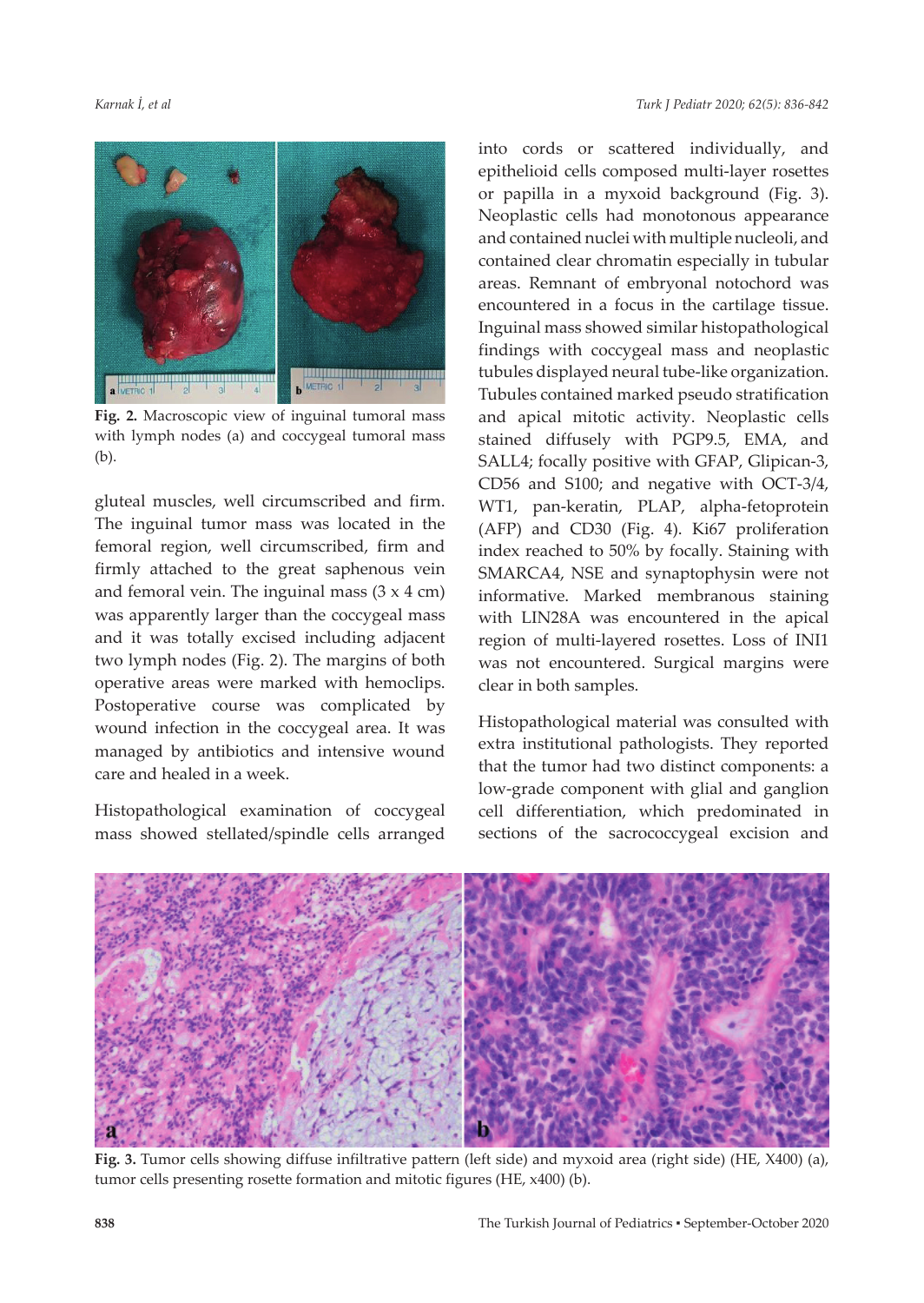

**Fig. 4.** Neoplastic cells showing nuclear staining positive with SALL4 (x200) (a), PGP9.5 (x100) (b), GFAP (x100) (c), and LIN28A (x100) (d).

characterized by monomorphic ovoid cells with low-grade nuclear atypia, low cellular density and low proliferation activity; and a high-grade neuroepithelial component, which was the predominant feature in the inguinal excision and characterized by hyperchromatic neuroepithelial cells with papillary and rosettelike structures. The presence of lymphoid tissue around the tumor in the inguinal resection suggested that this was the site of nodal involvement. Both resection margins were negative for tumor. FISH for chromosome 19 microRNA cluster (C19MC) (19q13.41) was negative for amplification. They made the diagnosis of HNET arising in a low-grade CNStype glioneural neoplasm for sacrococcygeal mass and metastatic HNET for the inguinal mass.

The child received 6 cycles of chemotherapy composed of Cisplatin and etoposide. Cisplatin was replaced by carboplatin to avoid toxicity and additional 2 cycles of carboplatin and etoposide were given. Control abdominal MRI in the 5<sup>th</sup> and 11<sup>th</sup> postoperative months showed postoperative signal changes in the inguinal and coccygeal areas without recurrent lesion. Late (postoperative  $7<sup>th</sup>$  month) PET revealed no activity in the paraaortic lymph nodes, inguinal area and inguinal lymph node but decreased activity in the coccygeal operative fields. The patient has been still under follow up without recurrent or metastatic disease for 18 months.

Informed consent was received from the family.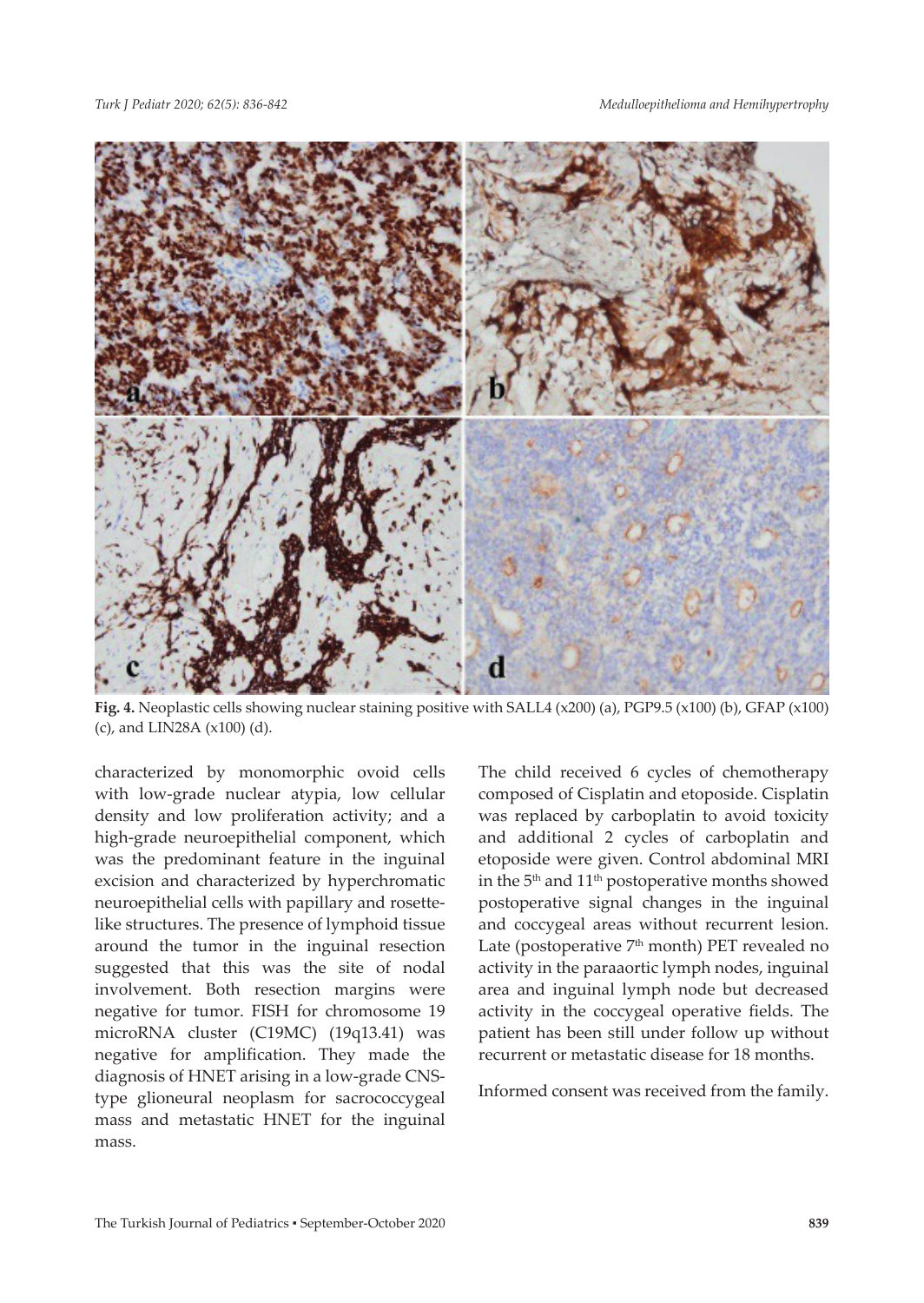## **Discussion**

This case is an interesting case due to simultaneous presence of inguinal and coccygeal masses, challenges in the histopathological differential diagnosis and presence of associating hemihypertrophy.

Naturally, the histopathological differential diagnoses for a tumor in the coccygeal region would include a PNET-like teratomatous tumor as well as a myxopapillary ependymoma. Morphologically, however, the features do not fit well for either diagnosis. In addition, despite the diffuse expression of SALL4 in the high-grade component of the tumor, there were no teratomatous elements and no immunohistochemical expression of more specific germ cell tumor markers, such as PLAP, AFP, OCT3/4 (per initial pathological report) or OCT2. Both consultants of pathology believed that the morphological features were more in line with a CNS-type neuroepithelium than a peripheral neuroectodermal tumor, despite the lack of spinal canal connection. The possibility of an embryonal tumor with multilayered rosettes and medulloepithelioma

has been raised. According to the consultant, the morphological features are not entirely classical for either entity. In addition, FISH for chromosome 19 microRNA cluster (C19MC) (19q13.41) was negative for amplification, providing no support for the diagnosis.

The histopathological findings of the tumor revealed morphological similarities to medulloepithelioma and embryonal tumor with multilayer rosettes, but negative for C19MC. Final diagnosis was given as HNET with areas resembling to medulloepithelioma.

Detailed search for simultaneous presence of inguinal and coccygeal masses has also led us to focus on a few cases of peripheral medulloepithelioma (Table I a and b). $2-10$ 

Medulloepithelioma is a rare embryonal tumor characterized by tubular and papillary patterns like primitive epithelium of the neural tube and medullary plate. It occurs usually in the eye or in the central nervous system and peripheral location has been reported quite rarely. Intraocular medulloepithelioma (diktyoma) is a benign tumor and complete excision is

|  | Table Ia. Clinical characteristics of children with neuroepithelial tumor around the coccygeal region |  |  |  |  |  |
|--|-------------------------------------------------------------------------------------------------------|--|--|--|--|--|
|--|-------------------------------------------------------------------------------------------------------|--|--|--|--|--|

| Case           |                                          |                | Primary and metastatic                                           | Tumor size           | Associated abnormality                                 |  |
|----------------|------------------------------------------|----------------|------------------------------------------------------------------|----------------------|--------------------------------------------------------|--|
| no             | Author, year                             | Age, sex       | location(s) at presentation                                      | (cm)                 |                                                        |  |
| 1              | Seemayer <sup>2</sup> , 1975             | 5.5 y, F       | Presacral                                                        | ?                    | ?                                                      |  |
| 2              | Nakamura <sup>3</sup> , 1982             | Birth, M       | Course of sciatic nerve, dorsum<br>of right foot, right leg mass | 2                    | ?                                                      |  |
| 3              | Figarella-Branger <sup>4</sup> ,<br>1992 | 17 y, F        | Presacral                                                        | ?                    | ?                                                      |  |
| $\overline{4}$ | Bruggers <sup>5</sup> , 1999             | Term, F Pelvic |                                                                  | <b>NA</b>            | Complete absence of left<br>hemipelvis and left kidney |  |
| 5              | Donner <sup>6</sup> , 2003               | 12 y, F        | Pelvic                                                           | 19x9x1.5,<br>19x14x9 | Not present                                            |  |
| 6              | Somjee <sup>7</sup> , 2004               | 3.5 y, M       | Presacral, lung and liver<br>metastases                          | 5x5cm                | Not present                                            |  |
| 7              | Pillai <sup>8</sup> , 2008               | 3 y, F         | Presacral, inguinal LAP                                          | 6x4.5x3              | Not present                                            |  |
| 8              | De Pasquale <sup>9</sup> , 2014          | 3 y, F         | Presacral                                                        | 7x6x6                | Not present                                            |  |
| 9              | Honnorat <sup>10</sup> , 2019            | 2 y, F         | Presacral                                                        | 6.3x5x5.7            | Not present                                            |  |
| 10             | Karnak, 2019                             |                | 16 m, M Coccygeal, inguinal LAP                                  | 3x2.5, 3x4           | Hemihypertrophy and<br>buried penis                    |  |

Y: year, m: month, F: female, M: male, LAP: lymphadenopathy, NA: not available.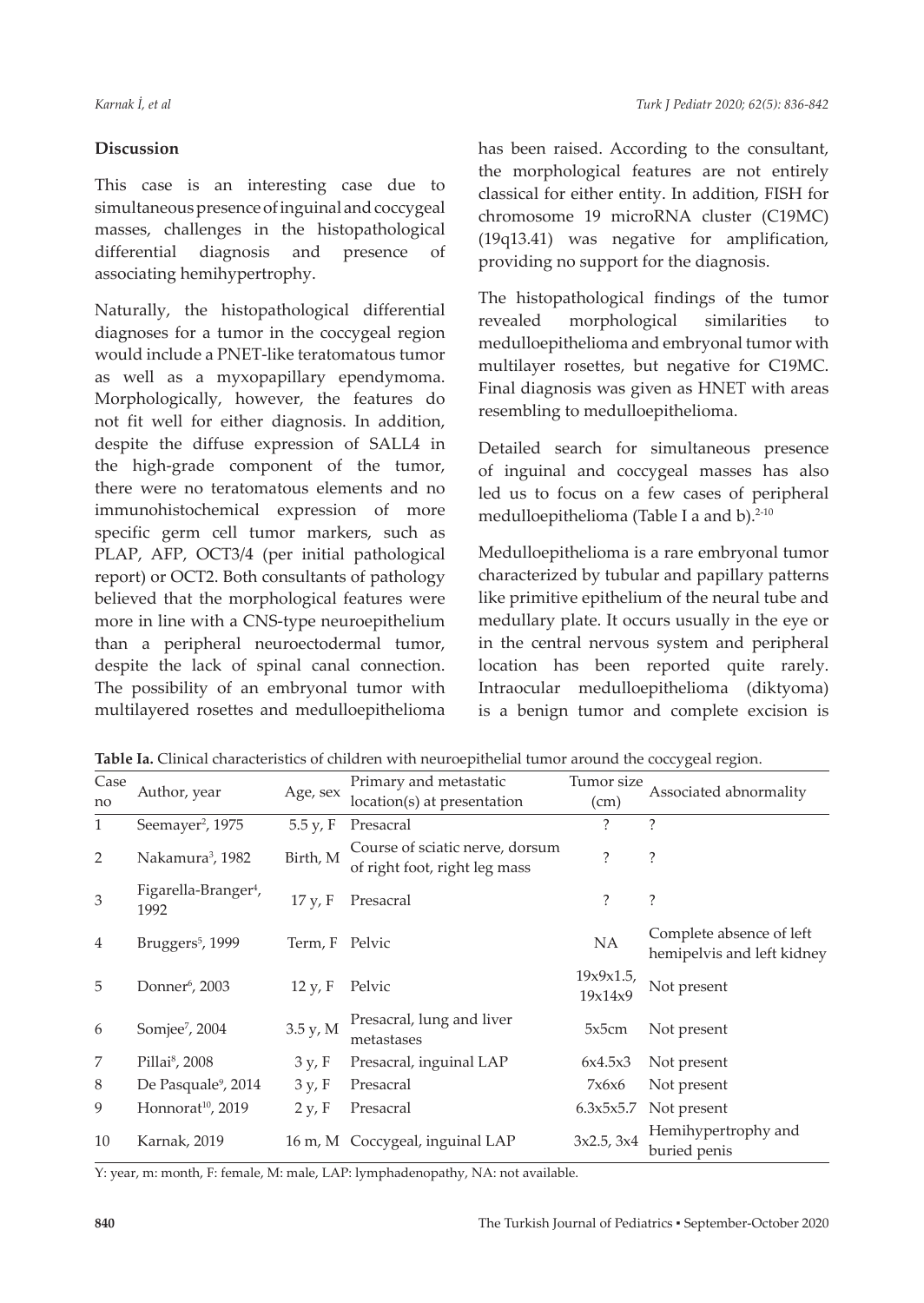| Case<br>no     | Histopathological<br>diagnosis | Treatment                                                                   | Outcome                                                            |                             |  |
|----------------|--------------------------------|-----------------------------------------------------------------------------|--------------------------------------------------------------------|-----------------------------|--|
| 1              | Medulloepithelioma             | Surgery, RT, CHT (after<br>metastases)                                      | Local recurrence and liver DOD 8 m after<br>metastases after 2 m   | diagnosis                   |  |
| 2              | Medulloepithelioma             | Surgery (right hemipelvectomy)                                              | 7 y                                                                | <b>NED</b>                  |  |
| 3              | Medulloepithelioma             | Surgery, multiagent CHT and<br>RT (after metastases)                        | Lung metastases 6 weeks<br>after surgery                           | DOD 8 m after<br>diagnosis  |  |
| $\overline{4}$ | Medulloepithelioma             | Surgery (subtotal resection),<br><b>CHT</b>                                 | 50 <sub>m</sub>                                                    | <b>NED</b>                  |  |
| 5              | Medulloepithelioma             | Surgery (2 times debulkings),<br><b>CHT</b>                                 | 2y                                                                 | <b>NED</b>                  |  |
| 6              | Medulloepithelioma             | <b>CHT</b>                                                                  | 8 m                                                                | On treatment                |  |
| 7              | Medulloepithelioma             | Surgery (total tumor and coccyx<br>resection, lymph node biopsy,<br>CHT, RT | 5 <sub>m</sub>                                                     | <b>NED</b>                  |  |
| 8              | Medulloepithelioma             | Biopsy, CHT, Surgery (total<br>excision), RT                                | Local recurrence 6 m later,<br>total reexcision, target<br>therapy | DOD 5 m after<br>recurrence |  |
| 9              | Medulloepithelioma             | CHT, Surgery (total excision)                                               | 5y                                                                 | <b>NED</b>                  |  |
| 10             | HNET containing<br>areas       | medulloepithelioma-like Surgery (total excision), CHT                       | 20 <sub>m</sub>                                                    | Under follow<br>up          |  |

**Table Ib.** Treatment and outcome in children with neuroepithelial tumor around the coccygeal region.

HNET: high-grade neuroepithelial tumor, CHT: chemotherapy, RT: radiotherapy, DOD: died of disease, NED: no evidence of disease.

frequently enough for cure. In contrast, CNS medulloepithelioma is an aggressive neoplasm and good prognosis is possible only in cases with complete excision of the tumor.<sup>11</sup>

Our case with the diagnosis of peripheral HNET has unique features such as the larger size of the inguinal metastasis than coccygeal primary neoplasm and the presence of hemihypertrophy. Hemihypertrophy is an alarming finding on physical examination and prompts urinary and hepatobiliary evaluation by ultrasound for Wilms tumor and hepatoblastoma respectively.<sup>1</sup> Hemihypertrophy may also associate with benign lipomatous tumors in children.<sup>12</sup> Although the exact mechanism could not be established, HNET should be included in the list of neoplasms associated with hemihypertrophy. The larger size of inguinal metastasis may be also explained by the increased blood flow to the right inguinal area along with hypertrophied proximal part of the right lower extremity.

The tumor location close to the coccyx may be due to tumor origin of multipotent cells located around the coccygeal region in the embryological life. There was no tumoral mass in presacral and abdominopelvic regions by detailed radiological examination, which is also an interesting finding in this patient.

HNET is a malignant tumor and may metastasize to the inguinal lymph nodes. The authors agree that complete excision of the tumor should be tried in suitable cases (no distant metastasis, no possibility of increased surgical morbidity). Multiagent chemotherapy is necessary for the treatment of peripheral HNET. Close follow up is essential as the clinical course is difficult to predict. One may argue the need of radiotherapy in such a case. The authors decided not to give radiotherapy in this case with safe surgical margins and potential side effects of radiotherapy in two different locations.